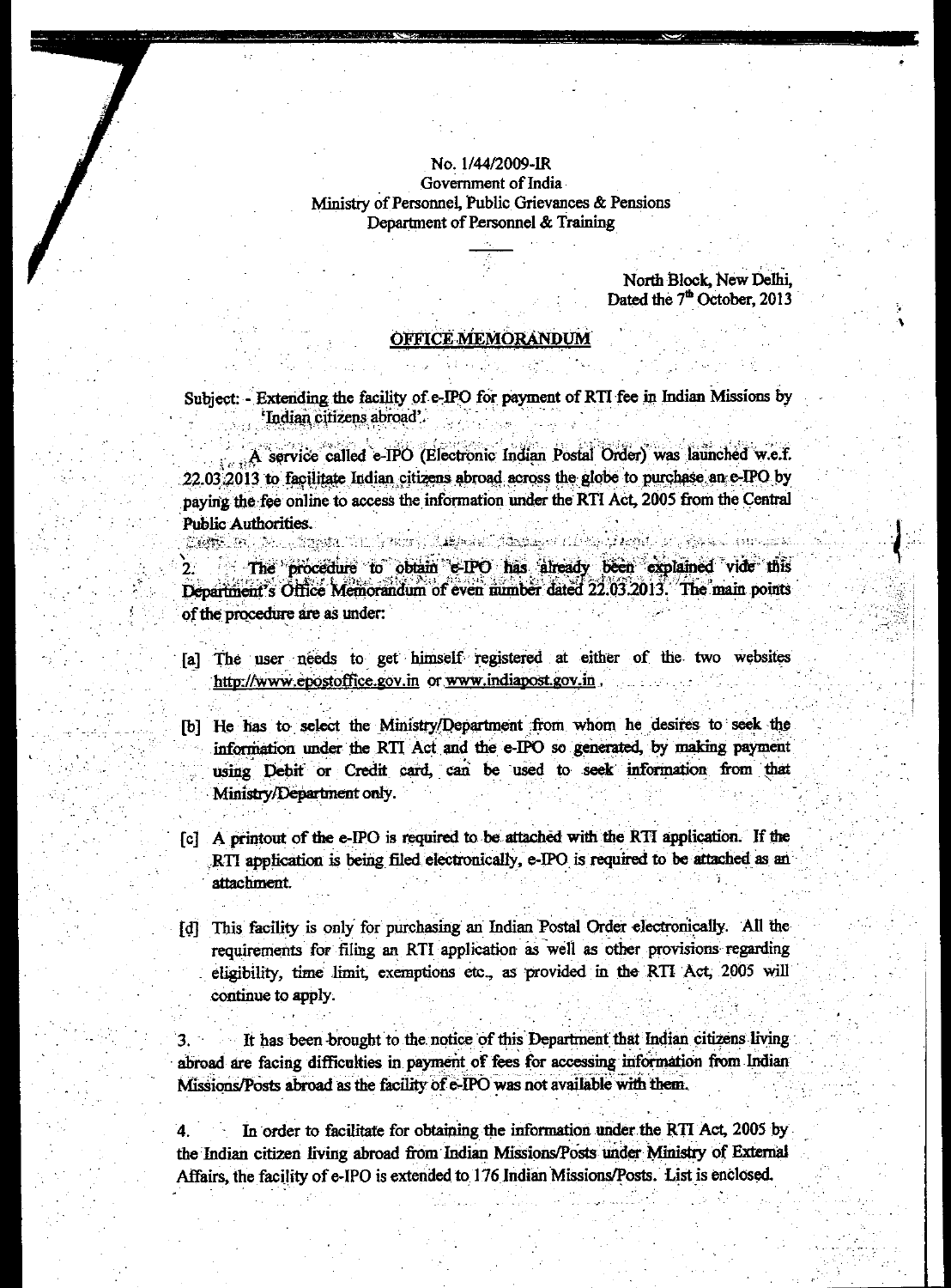5. This may be brought to the notice of all concerned.

*Manog Josh* 

(Manoj Joshi) Joint Secretary (AT&A) Tel: 23093688

- 1. All the Ministries / Departments of the Government of India.
- 2. Union Public Service Commission! /Lok Sabha Sectt./ Rajya Sabha Secretariat/ Cabinet Secretariat/ Central Vigilance Commission/ President's Secretariat/ Vice-President's Secretariat/ Prime Minister's Office/ Planning Commission/Election Commission.
- 3. Central Information Commission/ State Information Commissions.
- 
- 4. Staff Selection Commission, CGO Complex, New Delin.<br>5. O/o the Comptroller &Auditor General of India, 10, Bahadur Shah Zafar Marg, New
- Delhi. 6. All officers/Desks/Sections, DOP&T and Department of Pension & Pensioners Welfare.
- Copy to: Ms. Sujata Choudhary, General Manager (BP), Deptt. of Posts, Business Development and Marketing Directorate, Dak Bhawan, Sansad Marg, New Delhi for information w.r.t. their letter No. 65-04/2013-BD&MD dated 17.09.2013.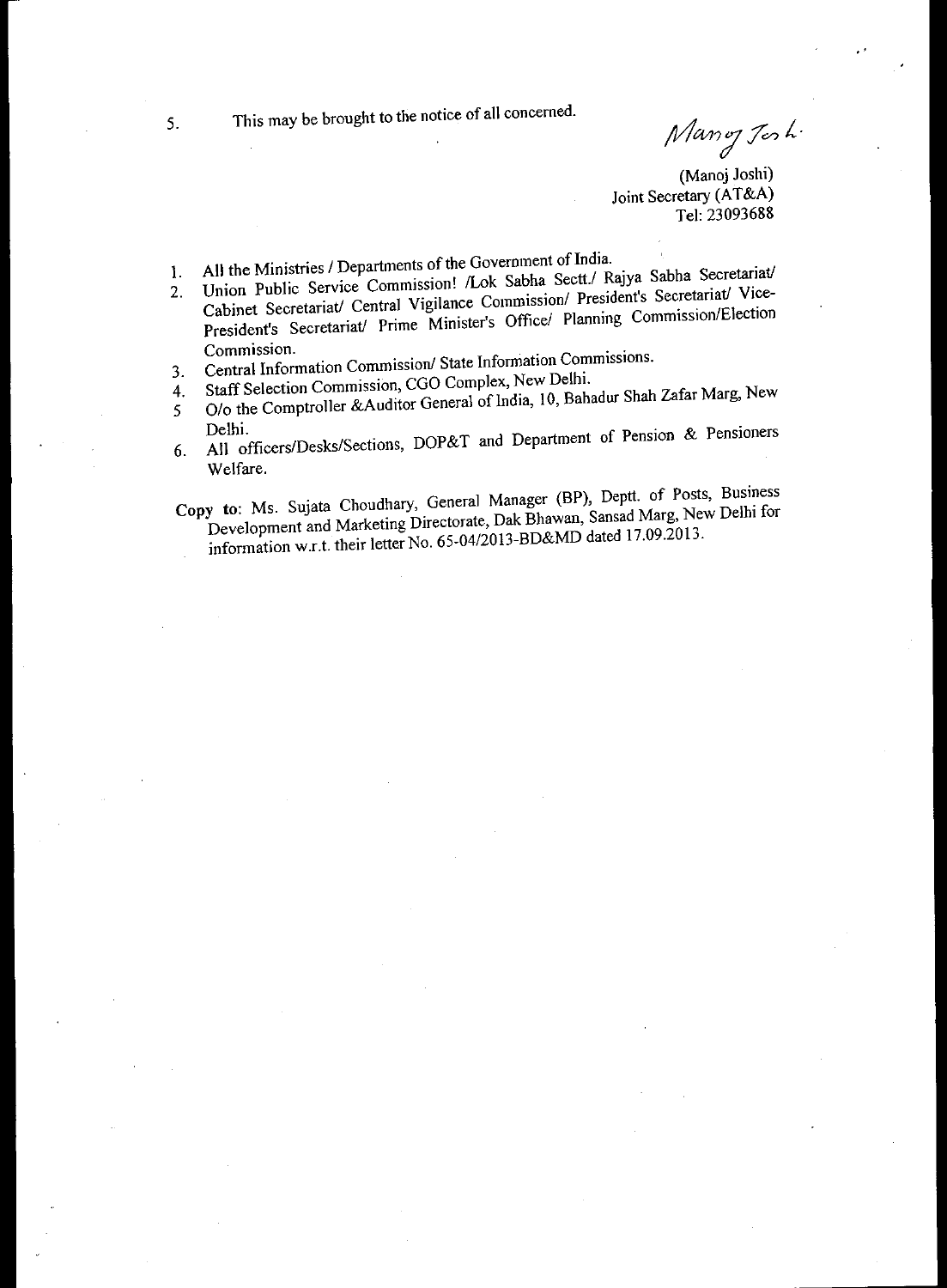## **S.no. Name of the Indian Mission/Post**

- **1** Embassy of India,Kabul, Afghanistan
- 2 Consulate General of India, Herat, Afghanistan
- 3 Consulate General of India, Jalalabad, Afghanistan
- 4 Consulate General of India, Kandahar, Afghanistan
- 5 Consulate General of India, Mazar-e-Sharif, Afghanistan
- 6 Embassy of India, Algiers,Algeria
- 7 Embassy of India, Luanda, Angola
- 8 Embassy of India, Buenos Aires, Argentina
- 9 Embassy of India,Yerevan, Armenia
- 10 High Commission of India, Canberra, Australia
- 11 Consulate General of India, Melbourne, Australia
- 12 Consulate General of India, Perth, Australia
- 13 Consulate General of India, Sydney, Australia
- 14 Embassy of India,Vienna, Austria
- 15 Embassy of India, Baku, Azerbaijan
- 16 Embassy of India,Manama, Bahrain
- 17 High Commission of India,Dhaka, Bangladesh
- 18 Assistant High Commission of India, Chittagong, Bangladesh
- 19 Assistant High Commission of india, Rajshahi, Bangladesh
- 20 Embassy of India, Minsk, Belarus
- 21 Embassy of India, Brussels, Belgium
- 22 Embassy of India,Thimphu, Bhutan
- 23 Consulate General of India, Phuentsholing, Bhutan
- 24 High Commission of India,Gaborone, Botswana
- 25 Embassy of India, Brasilia, Brazil
- 26 Consulate General of India, Sao Paulo, Brazil
- 27 High Commission of India,Bandar Seri Begawan, Brunei Darussalam
- 28 Embassy of India, Sofia,Bulgaria
- 29 Embassy of India, Pnom Penh,Cambodia
- 30 High Commission of India, Ottawa, Canada
- 31 Consulate General of India, Toronto, Canada
- 32 Consulate General of india, Vancouver, Canada
- 33 Embassy of India,Santiago, Chile
- 34 Embassy of India, Beijing, China
- 35 Consulate General of India, Guangzhou, China
- 36 Consulate General of India, Hongkong
- 37 Consulate General of India, Shanghai, China
- 38 Embassy of India, Bogota, Colombia
- 39 Embassy of India, Democratic Republic of Congo
- 40 Embassy of India,Abidjan, Ivory Coast
- 41 Embassy of India, Zagreb, Croatia
- 42 Embassy of India, Havana, Cuba
- 43 High Commission of India, Nicosia, Cyprus
- 44 Embassy of India, Prague, Czech Republic
- 45 Embassy of India,Copenhagen, Denmark
- 46 Embassy of India, Cairo, Egypt
- 47 Embassy of India,Addis Ababa, Ethiopia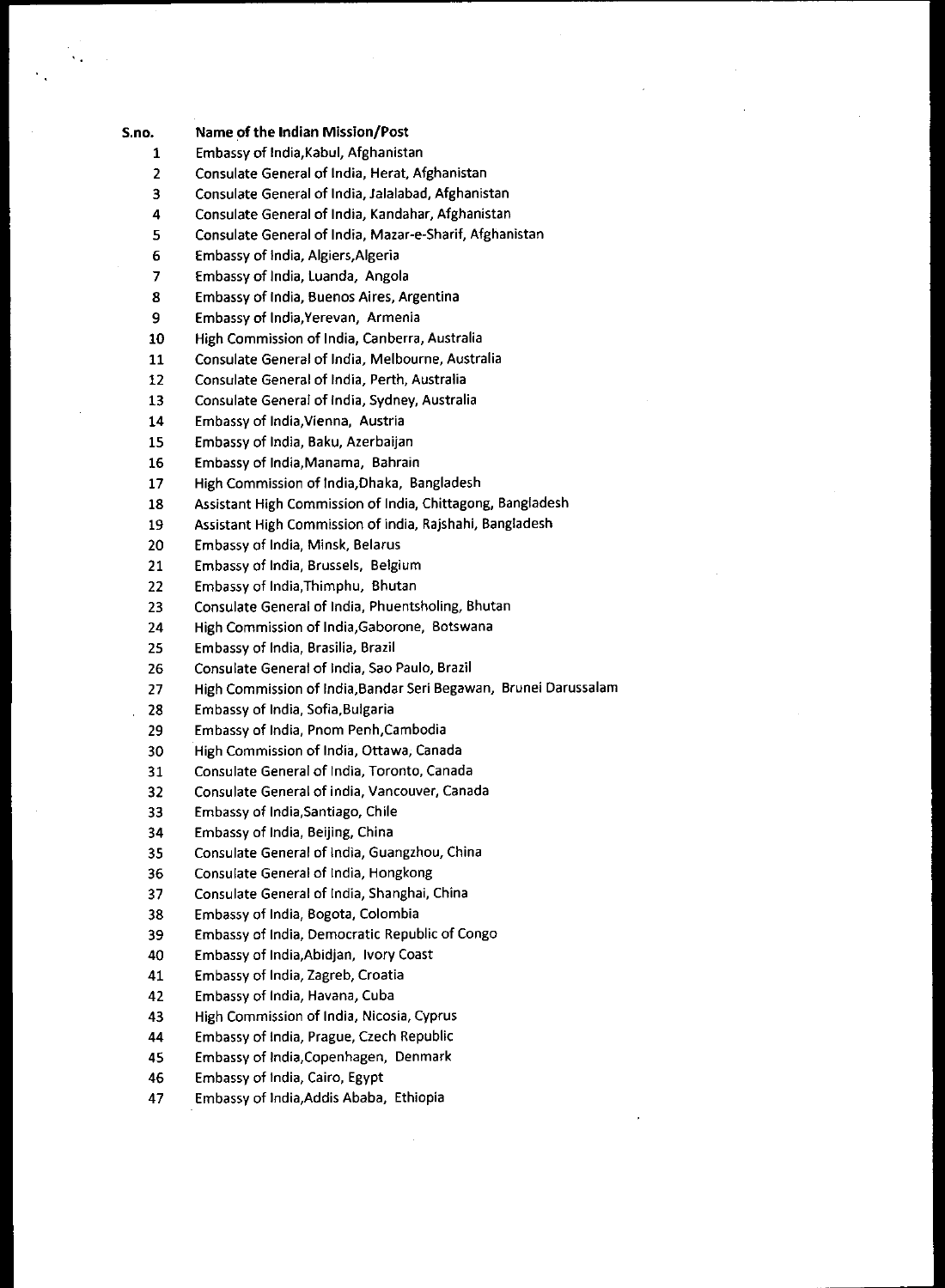- 48 High Commission of India, Suva, Fiji islands
- 49 Embassy of India, Helsinki, Finland
- 50 Embassy of India, Paris, France
- 51 Permanent Delegation of India to the UNESCO, Paris, France
- 52 Consulate General of India, Saint Denis, Reunion Island
- 53 Embassy of India,Berlin, Germany
- 54 Consulate General of India, Frankfurt, Germany
- 55 Consulate General of India, Hamburg, Germany
- 56 Consulate General of India, Munich, Germany
- 57 High Commission of India, Accra, Ghana
- 58 Embassy of India, Athens, Greece
- 59 Embassy of India, Guatemala City, Guatemala
- 60 High Commission of India, Georgetown, Guyana
- 61 Embassy of India, Budapest, Hungary
- 62 Embassy of India,Reykjavik, Iceland
- 63 Embassy of India, Jakarta, Indonesia
- 64 Consulate General of India, Medan, Indonesia
- 65 Embassy of India, Tehran, Iran
- 66 Consulate General of India, Bandar Abbas, Iran
- 67 Consulate General of India, Zahidan, Iran
- 68 Embassy of India, Baghdad, Iraq
- 69 Embassy of India, Dublin, Ireland
- 70 Embassy of India, Tel Aviv, Israel
- 71 Embassy of India, Rome, Italy
- 72 Consulate General of India, Milan, Italy
- 73 High Commission of India, Kingston, Jamaica
- 74 Embassy of India, Tokyo, Japan
- 75 Consulate General of India, Osaka-Kobe, Japan
- 76 Embassy of India, Amman, Jordan
- 77 Embassy of India, Astana, Kazakhstan
- 78 High Commission of India, Nairobi,Kenya
- 79 Assistant High Commission of India, Mombasa, Kenya
- 80 Embassy of India, Pyongyang, DPR Korea
- 81 Embassy of India, Seoul, Republic of Korea
- 82 Embassy of India, Safat, Kuwait
- 83 Embassy of India, Bishkek, Kyrgyztan
- 84 Emnbassy of India, Vientiane, Lao People's Democratic Republic
- 85 Embassy of India, Beirut, Lebanon
- 86 Embassy of India, Tripoli, Libya
- 87 Embassy of India, Antananarivo, Madagascar
- 88 High Commission of India, Kuala Lumpur, Malaysia
- 89 High Commission of India, Male, Republic of Maldives
- 90 Embassy of India, Bamako, Mali
- 91 High Commission of India, Port Louis, Mauritius
- 92 Embassy of India, Mexico
- 93 Embassy of India, Ulaanbaatar,Mongolia
- 94 Embassy of India, Rabat, Morocco
- 95 High Commission of India, Maputo, Mozambique
- 96 Embassy of India, Yangon, Myanmar
- 97 Consulate General of India, Mandalay, Myanmar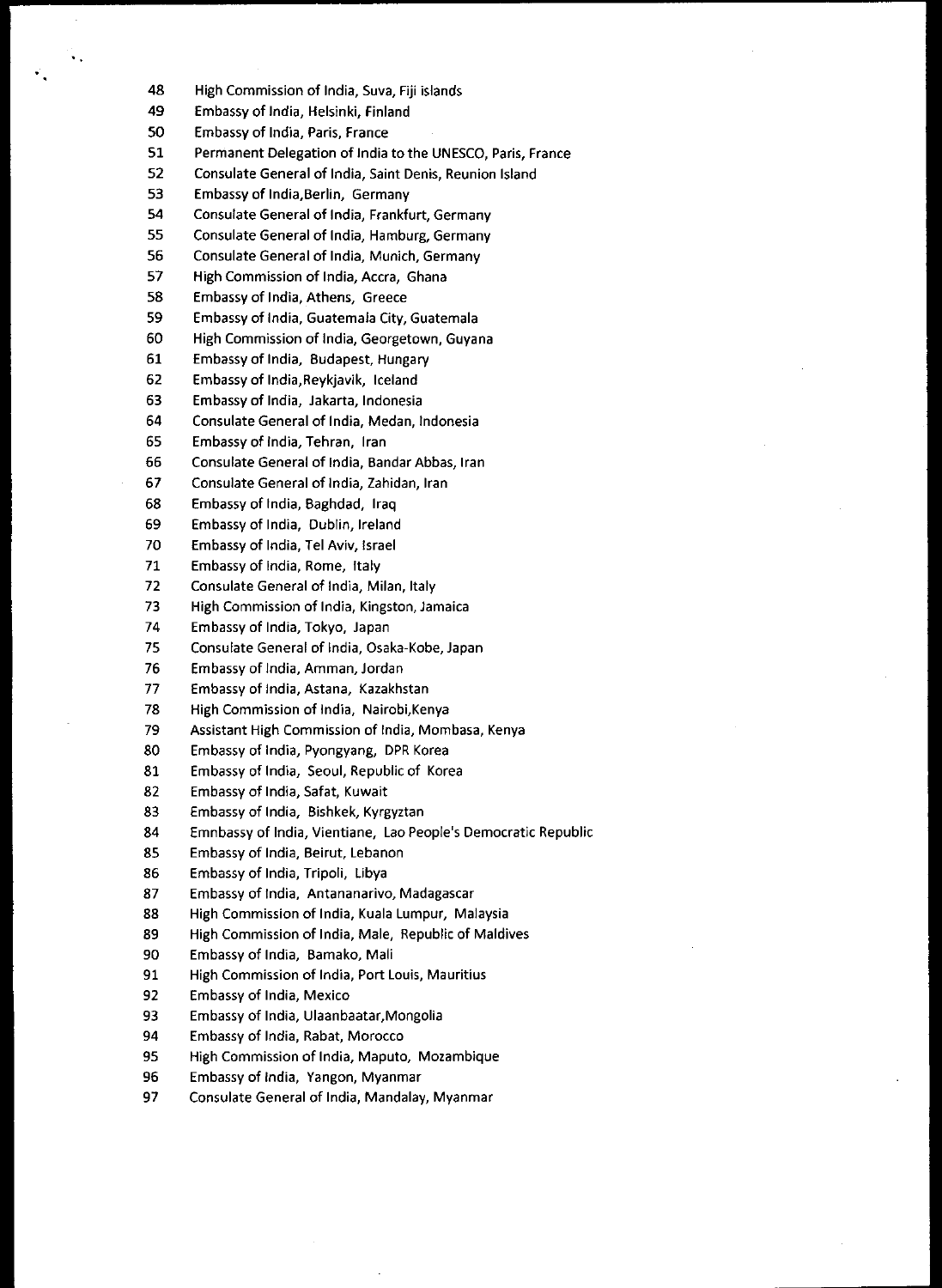- 98 High Commission of India, Windhoek, Namibia
- 99 Embassy of India, Kathmandu, Nepal
- 100 Embassy of India Camp Office, Biratnagar, Nepal
- 101 Consulate General of India, Birgunj, Nepal
- 102 Embassy of India, The Hague, Netherlands
- 103 High Commission of India, Wellington, New Zealand
- 104 Embassy of India, Niamey, Niger
- 105 High Commission of India, Abuja, Nigeria
- 106 Office of the High Commission of India, Lagos, Nigeria
- 107 Embassy of India, Oslo, Norway
- 108 Embassy of India, Muscat, Sultanate of Oman
- 109 High Commission of India,Islamabad, Pakistan
- 110 Representative Office of India, Ramallah City, State ofPalestine
- 111 Embassy of India, Panama
- 112 High Commission of India, Port Moresby, Papua New Guinea
- 113 Embassy of India, Lima, Peru
- 114 Embassy of India, Manila, Philippines
- 115 Embassy of India, Lisbon, Portugal
- 116 Embassy of India, Doha, Qatar
- 117 Embassy of india, Bucharest, , Romania
- 118 Embassy of India, Moscow, Russian Federation
- 119 Consulate General of India, St. Petersburg, Russian federation
- 120 Consulate General of India, Vladivostok, Russian Federation
- 121 Embassy of India, Riyadh, Saudi Arabia
- 122 Consulate General of India, Jeddah, Saudi Arabia
- 123 Embassy of India, Dakar, Senegal
- 124 Embassy of India, Belgrade, Republic of Serbia
- 125 High Commission of India, Victoria, Seychelles
- 126 High Commission of India, Singapore
- 127 Embassy of India, Bratislava, Slovak Republic
- 128 Embassy of India, Ljubljana, Slovenia
- 129 High Commission of India, Pretoria, South Africa
- 130 Consulate General of India, Cape Town, South Africa
- 131 Consulate General of India, Durban, South Africa
- 132 Consulate General of India, Johannesburg, South Africa
- 133 Embassy of India, Madrid, Spain
- 134 High Commission of India, Colombo, Sri Lanka
- 135 Assistant High Commission of India, Kandy, sri Lanka
- 136 Consulate General of India, Hambantota, Sri Lanka
- 137 Consulate General of India, Jaffna, Sri Lanka
- 138 Embassy of India, Khartoum, Sudan
- 139 Consulate General of India, Juba, Sudan
- 140 Embassy of India, Paramaribo, Suriname
- 141 Embassy of India, Stockholm, Sweden
- 142 Embassy of India, Berne, Switzerland
- 143 Consulate General of India, Geneva, Switzerland
- 144 Permanent Mission of India to the UN Offices in Geneva, Switzerland
- 145 Embassy of India, Damascus, Syria
- 146 Embassy of India, Dushanbe, Tajikistan
- 147 High Commission of India, Dar es Salaam, Tanzania